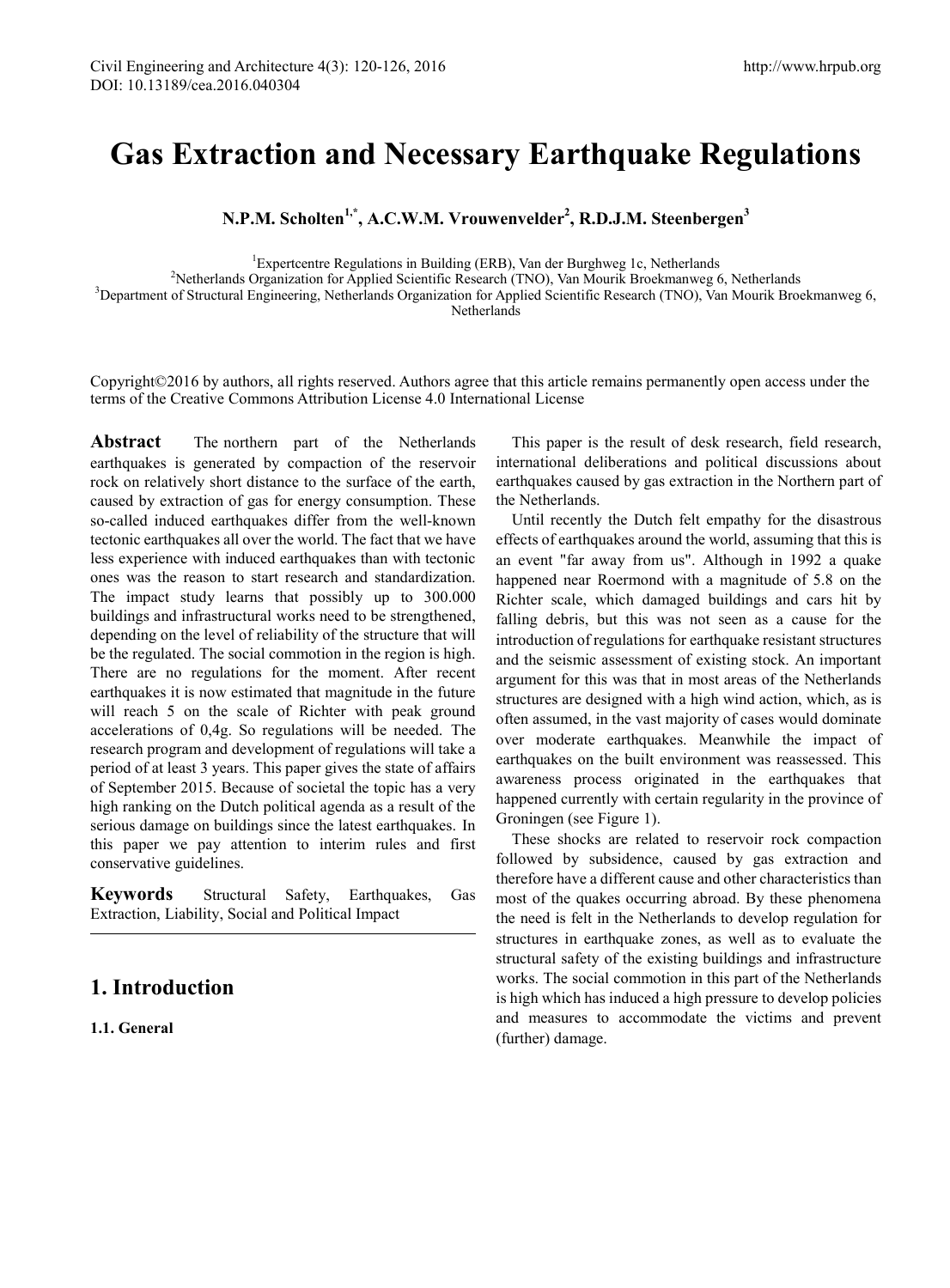

**Figure 1.** Number of earthquakes in terms of the Richter scale (source NAM Platform) {measurements before 1991 are too low for registration}

#### **1.2. The Cause of Earthquakes**

Earthquakes occur due to shifts in the underground. Usually these are tectonic earthquakes caused by sliding of major tectonic plates. In this sliding process, which occurs very slowly, the edges of the tectonic plates accumulate energy. When the stress becomes so high that a fault occurs, the energy is released, leading to seismic waves through the underground which at the surface leads to vibrations. The place where the elastic energy is released is referred to as the hypocenter in the substrate. The projection of this point perpendicular to the earth's surface is called the epicenter of the earthquake. To indicate the strength of an earthquake the Richter scale is used. This is a measure of the energy released in the hypocenter in the form of elastic waves. This figure is often seen as an indication of the severity of an earthquake. The effect of the energy released in the built environment also depends on the distance from the hypocenter to the surface. The deeper the hypocenter is, the smaller the effect of the earthquake. For the effect of an earthquake to the built environment the intensity of the vibration at ground level is important. The vibration leads normally predominantly to horizontal movements of the soil. In Groningen we see also vertical movements of the same size. The vibrations pass through the foundation in the structure.

The strongest tectonic earthquake observed in the Netherlands struck on 13 April 1992 near Roermond. The

magnitude of this earthquake was 5.8 on the Richter scale. The damage due this earthquake was limited because the hypocenter was located at a depth of 17 km.

In Groningen, by contrast, so-called induced earthquakes occur. These occur at approximately 3 km depth in the sandstone layer, from which natural gas is extracted since 1959 (Fig. 2). From that moment the ground surface dropped by about 0.3 m. Because of the gas extraction the pressure in the sandstone layer decreased, which was then compressed by higher earth layers. The sandstone layer is about 200 m thick. The tremors accordingly occur probably by shifts along existing old fracture surfaces (about 1500) in the sandstone. The hitherto maximum recorded magnitude on the Richter scale was 3.6, and occurred in the soil near Huizinge in 2012.

So far, the maximum measured ground acceleration is equal to 0.09g. The number of earthquakes until today registered by the KNMI (Dutch meteorological institute) is about 200. These shakes, with their characteristics, are of great importance for development of calculation rules, as they not only provide information on the intensity of the shocks, but also on the spread in the measured values. This dispersion is a key factor, in combination with the maximum accepted probability to become a victim of a collapse due to earthquakes, to estimate a seismic design load in a probabilistic manner.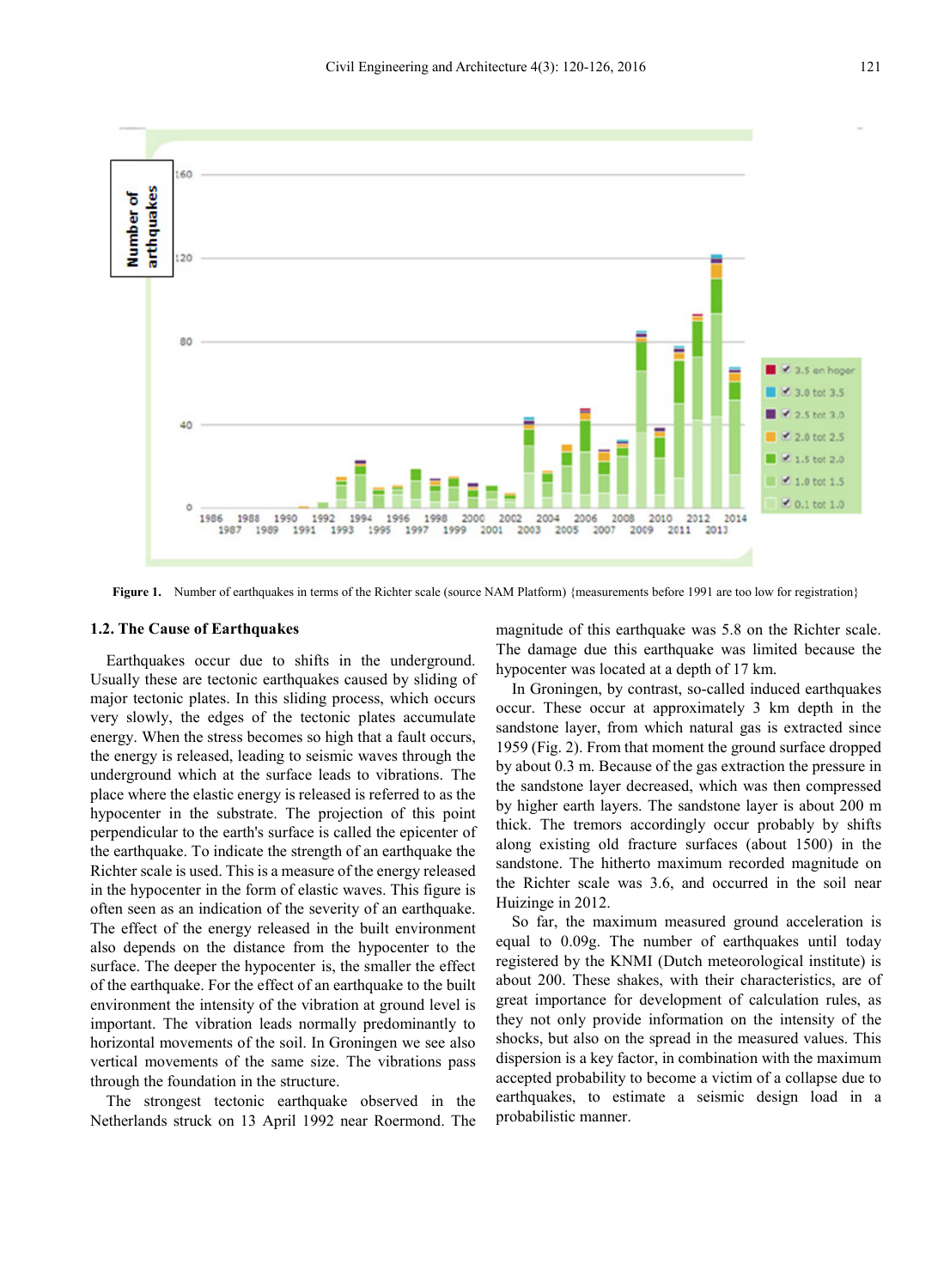

**Figure 2.** Geological cross section of the Groningen gas field [1]

#### **1.3. Choices in the Seismic Design**

The requirements to be made to the seismic resistance of a structure depend on which risks of casualties and which extent of damage is considered acceptable. Usually, this is based on a four levels system:

- 1. The building must be fully operational after the earthquake, with negligible damage and no victims. This especially applies to buildings such as hospitals, police stations, and crisis centers.
- 2. The building remains operational with minor damage and only minor interruption of non-essential services; no loss of life.
- 3. The survival rate is very high. Moderate to significant damage is accepted.
- 4. The building collapses almost: however, the risk of casualties is limited.

## **1.4. The Route to Regulations for Seismic Design in the Groningen Region**

At the moment in 2012 where it became clear that for the Groningen region regulations were necessary for seismic design and assessment of the existing stock, the first idea was to refer to EN 1998-1 (Eurocode 8) "Design of structures for earthquake resistance - part 1: general rules, seismic loads and rules for buildings" [2]. This part provides general European rules, with the possibility to fine-tune the content in the National Annex by nationally determined parameters for the Dutch situation. But a first assessment made it clear that this has a lot of drawbacks.

The normative earthquake load must be derived from a relatively limited set of data collected by the KNMI. These must be connected to the Dutch safety philosophy [3] which is anchored in the 2012 Building Decree through NEN 8700. A limited set of data with the corresponding significant variations brings - according to the principles of probabilistic design - high seismic actions that have to be charged, which in the future with more and better data may prove to be too conservative. Maybe uncertainties are then smaller, with less conservative results. Probabilistic design is the best manner to handle uncertainties leading to a minimum of conservatism. It is also important to consider the question which degree of safety is required. The higher the degree of

safety required, the greater are the consequences for the area. That concerns especially the existing buildings, which are not designed for seismic actions. There is often a stacked construction without proper connections between floors and walls. The resilience of these constructions is an important aspect in the assessment of the safety of the built environment. A thorough analysis is required of the behavior of the different types of structures ranging from dwellings to offices and high-rise buildings. The mainstream construction methods in the Netherlands differ from those in other countries, especially when it comes to masonry structures. Studies into the behavior of typical Dutch types of structures are running.

In the EN 1998 standard series a behavior factor of structures is employed to simplify the calculations. For behavior factor q good recommendations should be given: i.e. values that ensure adequate safety, but not so conservative that the effects are disproportionate. This irrespective of methods to accurately determine the behavior in specific situations. These methods are very costly. In the Groningen area there are many masonry structures, which in case of too generally formulated criteria lie in the critical area which would not be the case in a more sophisticated analysis. The values of the behavior factor q of Eurocode 1998 are not tailored to Dutch construction methods.

Furthermore, the soil in the Dutch situation is yet insufficiently classified.

It is estimated that a well-founded set of the national parameters takes a period of three years to develop. The acute situation in Groningen however asks to act with more speed. The Ministry of Economic Affairs has indicated that a regulation should be available within one year.

To address this, it was decided to develop an NPR (Dutch Practice Guideline), under the supervision of a committee of experts set up by NEN working on NPR 9998 "Design and evaluation of earthquake-resistant buildings in construction, renovation and disapproval - Basic rules for seismic act ions; Induced earthquakes" [4] This NPR 9998 offers clients, designers and contractors a (technical) guidance in new construction and in 'preventive repair' of buildings. The content of this guideline is as follows:

| 1 General                       |                                    |
|---------------------------------|------------------------------------|
| 2. Performance requirements and | 8. Specific rules for timber       |
| eligibility criteria            | structures                         |
| 3. Soil conditions and seismic  | 9. Specific rules for masonry      |
| loads                           | structures                         |
| 4. Design and redesign of       | 10. Specific rules for foundations |
| buildings                       | Annexes                            |
| 5. Specific rules for concrete  | A: Inspection Protocol             |
| structures                      | B: Strengthening Protocol          |
| 6. Specific rules for steel     | C: Application of NPR to large     |
| structures                      | numbers of buildings               |
| 7. Specific rules for steel and | D: Earthquakes (background)        |
| concrete structures             |                                    |

The release of the first draft of NPR 9998, published in January 2015 for external comments, as an interim solution has several advantages: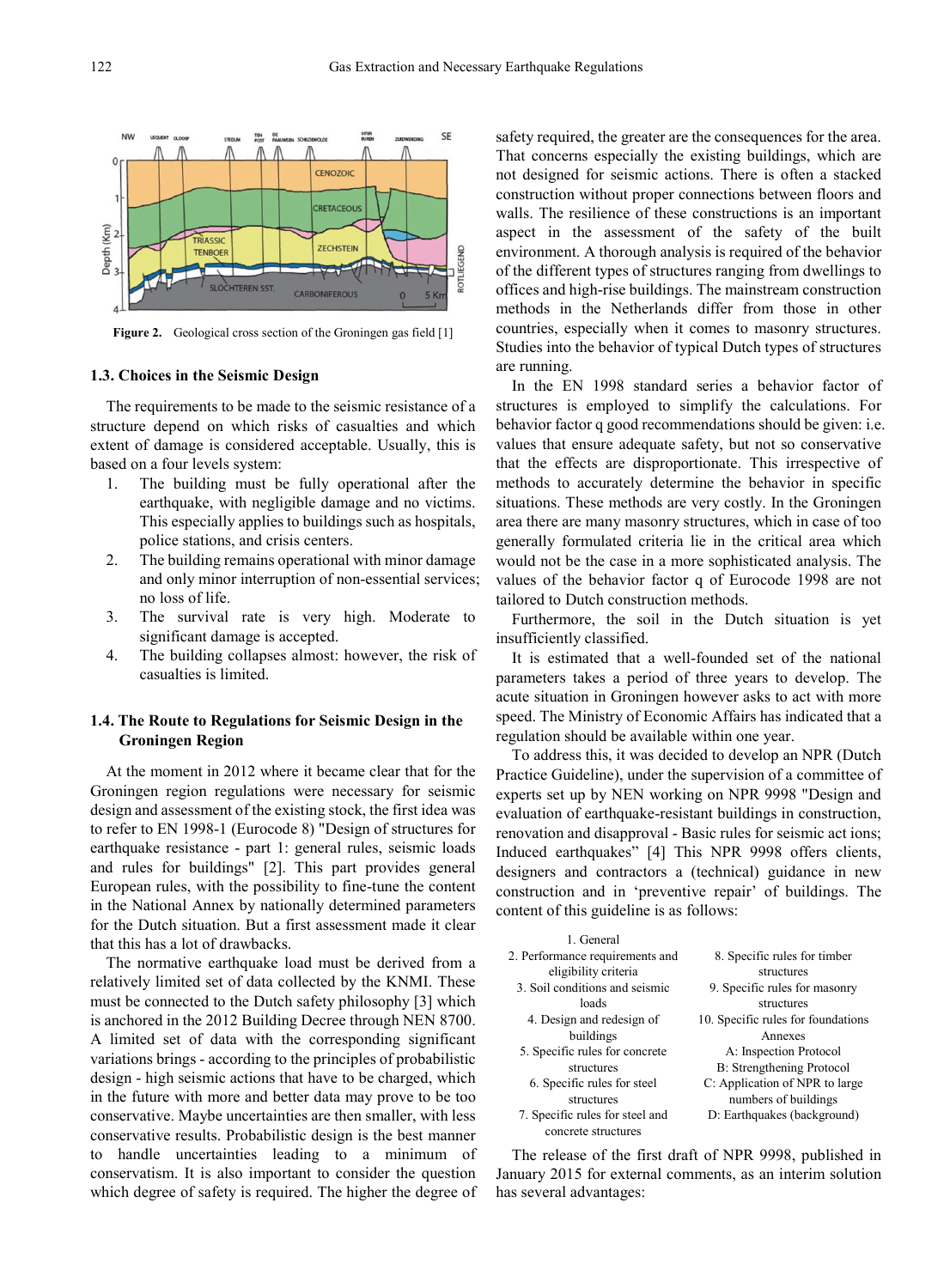- In preparing the NPR much information is obtained that can serve as input for the later to be published Dutch version of EC8 and associated National Annexes. This study is planned to continue intensively up to 2017.
- The recommendations of the NPR can be adjusted relatively quickly when needed. If during the development of the later to be published Dutch version of Eurocode yields important new data and insights, these can also be used, for example within a year, to publish an updated version of the NPR.

The NPR has the status of a recommendation and is not part of the law, as it is not referred to by the 2012 Building Decree. The publication of the first agreed version of the NPR was foreseen September 2015.

In May 2014, prior to the NPR an "Interim advice earthquake resistant construction" [5] was published. The aim was to prevent that new construction projects in the region Northeast Groningen grind to a halt until the NPR is available. In the interim advice the provisional principles for new construction and renovations are set related to seismic actions in the province of Groningen.

# **2. Regulations**

### **2.1. Fundamental Requirements**

The fundamental requirements demanded for structures have a relationship with the degree of damage to the building structure, distinguishing three limit states:

- The building construction is almost collapsing (Near Collapse, NC);
- Significant damage (Serious Damage, SD);
- Harm (Damage Limitation, DL).

In the interim advice and the NPR the choice has been made for a further elaboration of the NC level because it has a direct relationship with preventing victims. That is the

primary task for the government. Indications are given for citizens who would like to choose the level SD.

## **2.2. Safety Level**

The level of safety that is associated with' a particular limit state depends on the consequences when exceeding it. Effects may be related to economic losses, environmental damage and deaths or injuries. For earthquakes, in particular limit state Near Collapse is associated with casualties.

In determining the target level of safety legal requirements applicable in other situations should also be considered.

The risk of death due to an accident (traffic, falling down stairs, etc.) in the Netherlands is about  $10^{-4}$  per year. Here the rule is applied that the risk of death due to structural failure should be significantly lower than other risks faced by people in everyday life. It is generally accepted that the risk of casualties due to structural failure should be a factor of 10 to 100 smaller than the chance of an ordinary accident.

In preparing NEN 8700 [6] it was the starting point that a probability of  $P = 10^{-5}$  per year is considered acceptable to victims of structural failure; this value is therefore as such legally enshrined in the 2012 Building Decree [7] Earthquakes are set on the same probability in the NPR.

In the case the safety level would be based on the environmental legislation (gas extraction falls under the Environmental Protection Act [8], the limit is a maximum individual risk of  $10^{-6}$ . In the NPR this is neglected for practical reasons.

This requirement can be converted to a probability of failure in the various consequence classes (CC1-CC3) according to EN 1990 and NEN 8700). For this, information on the risk of casualties in the case of the failure of the structure is required.

In the background study of the NPR [9] the following reliability indices (*β*) are derived.

| Consequence class                                                                            | Minimum<br>Reference period for | New structure   | Renovation | Disapproval |  |
|----------------------------------------------------------------------------------------------|---------------------------------|-----------------|------------|-------------|--|
|                                                                                              | disapproval                     | $\beta_{\rm n}$ |            | $p_{\rm b}$ |  |
| CC <sub>1</sub> A                                                                            | 1 year                          | 3.0             | 1.8        | 1.8         |  |
| CC <sub>1</sub> B                                                                            | 15 years                        | 3.0             | $2.8*$     | $2.8*$      |  |
| CC2                                                                                          | 15 years                        | 3.2             | $3.0*$     | $3.0*$      |  |
| CC <sub>3</sub>                                                                              | 15 years                        | 3.6             | $3.4*$     | $3.4*$      |  |
| In the area marked with $a *$ the lower limit for human safety determines the limit state NC |                                 |                 |            |             |  |

**Table 1.** *β* – values for the minimum reference period, earthquakes, reduced requirements for new construction, renovation and disapproval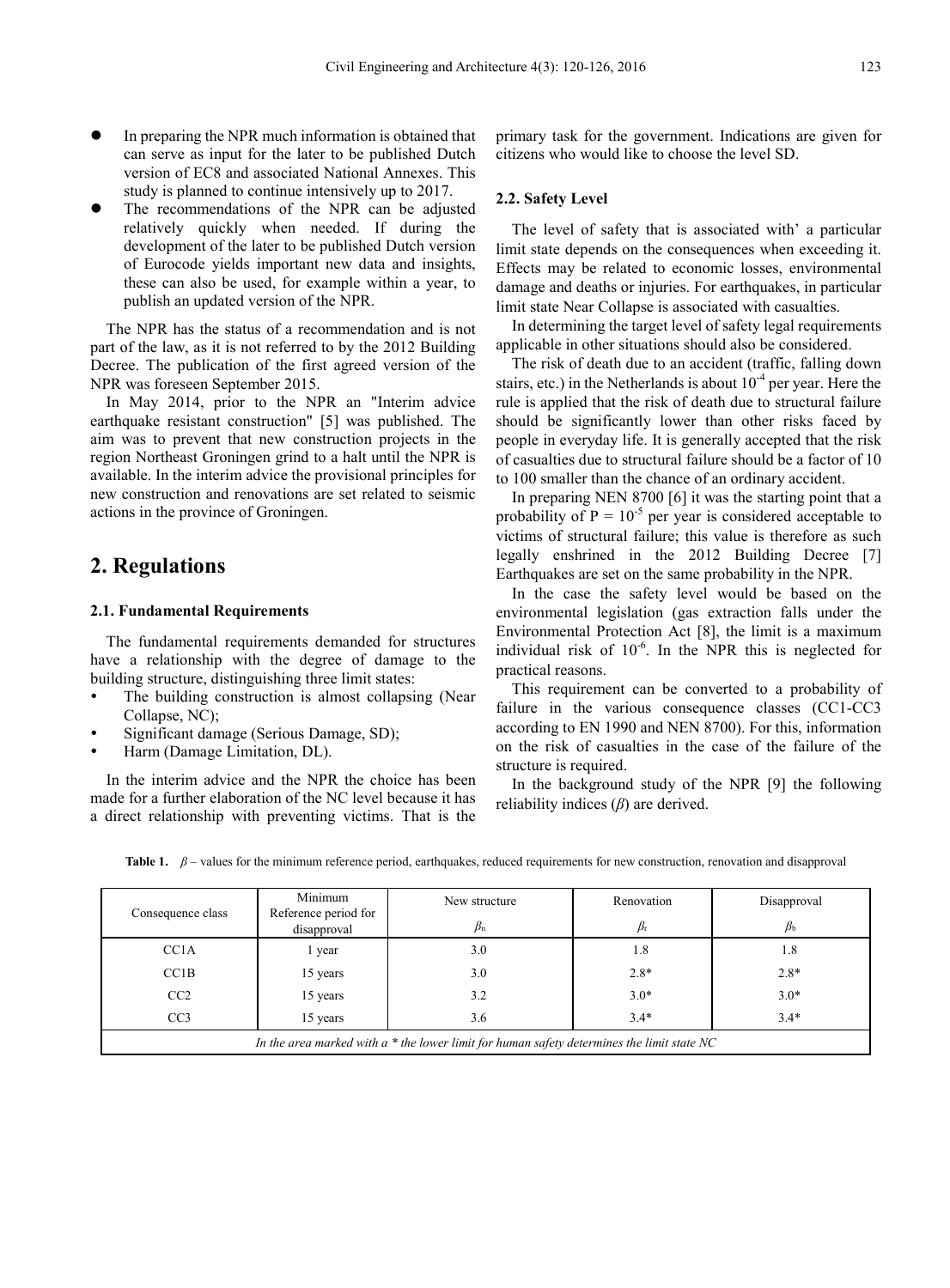## **2.3. Seismic Action**

A newly built or modified construction and an existing building structure should, depending on the consequence classes (CC) as defined in NEN-EN 1990 or NEN 8700, be constructed so that they can withstand the consequences of seismic action, determined with the data set out in Table 2.

#### **2.4. Peak Ground Acceleration**

In the interim advice and draft NPR a map is included with peak ground accelerations with an annual exceedance probability of 0.2%. The map with peak ground accelerations is partly based on an extrapolation of previous earthquakes recorded by the KNMI [10]. Since this is a relatively small number of data and it was necessary to make a number of assumptions in order to produce this map, the values chosen for the peak ground acceleration are possibly conservative (high).

In the centre of the map is the village Loppersum, where

the largest horizontal loads are expected (to be calculated on the basis of a peak ground acceleration of 0.42 g). The horizontal PGA decreases from Loppersum with each ring and this may also generally decrease the impact of the structural measures needed.

On the map peak ground accelerations are displayed of up to 0.1g. It is expected that the majority of houses built according to current building methods (without or with minimal strengthening measures) are sufficiently secure against earthquakes, caused by peak ground accelerations of up to 0.1g. As "minimal measures" for seismic resistance the interconnection of sufficiently rigid walls and floors can be considered.

Figure 3 represents the location-dependent PGA values (Peak Ground Acceleration) for a standard return period of 475 years as used in EN 1998.

Conversion can be done according to Table 2 required return periods by multiplying with the importance factors γI -according Table 3.

|  | <b>Table 2.</b> Minimum reliability and parameters for the setting of the design values of the earthquake action |  |  |  |  |
|--|------------------------------------------------------------------------------------------------------------------|--|--|--|--|
|--|------------------------------------------------------------------------------------------------------------------|--|--|--|--|

| Reliability level <sup>a</sup>                                    |                          |                  |                 |                 |                            |      |       |                 |
|-------------------------------------------------------------------|--------------------------|------------------|-----------------|-----------------|----------------------------|------|-------|-----------------|
|                                                                   | New structure b          |                  |                 |                 | Renovation and disapproval |      |       |                 |
| Consequence class                                                 |                          | CC1 <sup>c</sup> |                 | CC <sub>3</sub> | CC1 <sup>c</sup>           |      |       |                 |
|                                                                   | CC <sub>1</sub> A        | CC1B             | CC <sub>2</sub> |                 | CC <sub>1</sub> A          | CC1B | CC2   | CC <sub>3</sub> |
| $\boldsymbol{B}$                                                  | $\overline{\phantom{a}}$ | 3,0              | 3,2             | 3,6             | -                          | 2,8  | 3,0   | 3,4             |
| $T_{\text{ref}}$ [years]                                          | $\overline{\phantom{a}}$ | 50               | 50              | 50              | -                          | 15   | 15    | 15              |
| return period for $T_{NCR}$ related to<br>$a_{\text{gd}}$ [years] | $\overline{\phantom{a}}$ | 1200             | 1800            | 3 600           | -                          | 800  | 1 500 | 3 0 0 0         |

When comparing the beta-values it must be taken into account that the reliability requirement for a new structure is valid for a longer period of time

b. Under new structure is also understood the renewal of an existing structure as a whole building

c. Class CC1 is split for earthquakes in a class CC1A (no risk for human life) and CC1B (low risk to human life). For CC1A earthquake resistant design is not considered to be necessary. If desired, by private decision for new structures in CC1A the values 3.0, 1, and 350, can be taken for respectively *β, Tref* and return period. For private renovation and disapproval statements the values 1.8, 1, and 200 can be taken for respectively *β*, *Tref* and return period.

**Table 3.** Importance Factors <sup>γ</sup>I for various consequence classes and assessment situations (Near Collapse)

| Consequence class                                                                                                                                                                                                                                                                             | Importance factor $_{\gamma}I$ |                            |  |  |
|-----------------------------------------------------------------------------------------------------------------------------------------------------------------------------------------------------------------------------------------------------------------------------------------------|--------------------------------|----------------------------|--|--|
|                                                                                                                                                                                                                                                                                               | New structure                  | Renovation and disapproval |  |  |
| CC <sub>1</sub> A                                                                                                                                                                                                                                                                             | a                              | b                          |  |  |
| CC <sub>1</sub> B                                                                                                                                                                                                                                                                             | 1,3                            | 1,2                        |  |  |
| CC2                                                                                                                                                                                                                                                                                           | 1,5                            | 1,4                        |  |  |
| CC <sub>3</sub>                                                                                                                                                                                                                                                                               | 1,7                            | 1,6                        |  |  |
| For CC1A earthquake actions are assumed not to be decisive. If desired, however for a new significance factor of 0.8 must be observed.<br>a<br>For CC1A earthquake loads are assumed not to be decisive. If desired, however for a growing significance factor of 0.6 must be observed.<br>h. |                                |                            |  |  |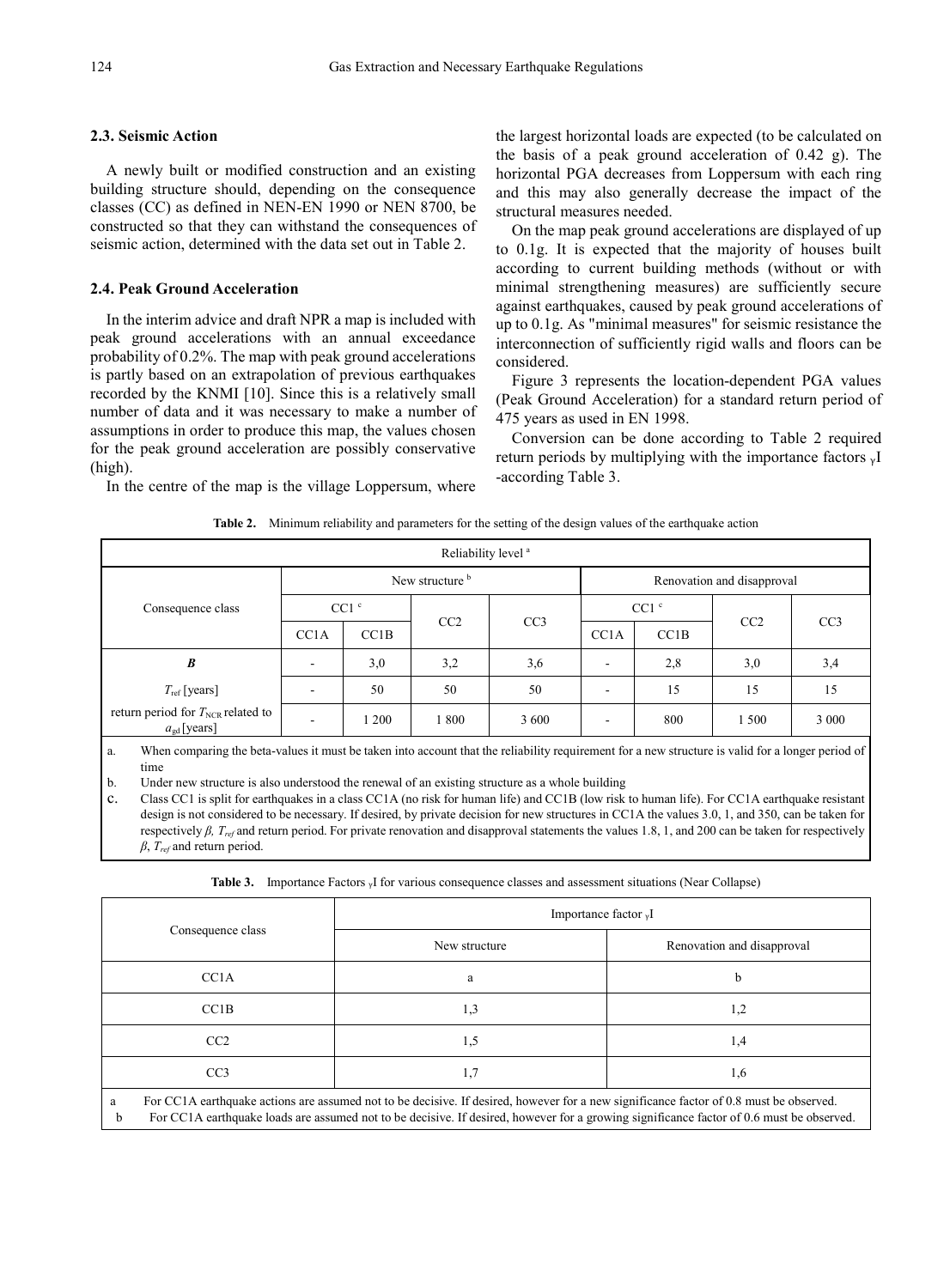

**Figure 3**. Contour Plot of the peak ground accelerations ag,ref in  $[g = 10 \text{ m/s2}]$  at ground level with a return period of 475 years (source KNMI)

## **2.5. Seismic Resistance**

The following calculation methods are available:

- A: Lateral force method
- B: Modal response
- C: Pushover analysis
- D: Non-linear dynamic calculation.

Within the range A thru D, the quality of the estimation of the reliability of the structure improves by applying a more advanced method. Only the most advanced agencies are able to do non-linear dynamic calculations. The number of structures that must be assessed in the relatively short term and the costs of assessment determine that not everything can be evaluated using these most advanced techniques. To avoid that too many buildings are unnecessarily rejected, more simple methods are also given that approach the outcome of a non-linear dynamic calculation as well as possible. However, the NPR may still lead to results that are to be considered as conservative.

The draft NPR contains for structures of concrete, steel, wood, composite steel concrete and masonry first methods to determine their strength under induced earthquakes, tailored to Dutch construction methods.

#### **2.6. Collapse of the soil**

Only limited information is available on the behaviour of the soil under induced earthquakes. The soil in the northern Netherlands is peculiar. Softening of the ground can cause both horizontal and vertical displacements, as well as a decrease in the strength of the ground. Compaction of the

ground can have the same effects. The NPR gives first indicative assessment methods for the degree of softening and liquefaction and its influence on the structures. Also this part may be quite conservative.

## **3. Impact Analysis**

Because of the severe social commotion and given the major economic consequences of suddenly imposed new regulation, the Ministry of Economic Affairs commissioned an impact study. How many buildings are insufficiently safe? Are they really unsafe, when calculated with the perhaps too conservative calculation methods based on the limited knowledge about induced earthquakes on the one hand, and the peculiarities of the structural behaviour of Dutch construction methods on the other hand? Where to begin when investigating the reliability of more than 300.000 buildings? Where to start taking measures to strengthen existing structures? To which safety level should refurbishment at least lead? As said before, taking into account the still limited knowledge: with the knowledge of today there is an annual risk of casualties by failure of the structure of  $10^{-4}$ , while perhaps within a few years in the same building the risk of casualties proves to be  $10^{-5}$ ? When balancing the discussion the required economic efforts also obviously play a major role. The cost consequences can widely differ.

# **4. Next Steps and Further Research**

The next phase of the development of the regulations is in